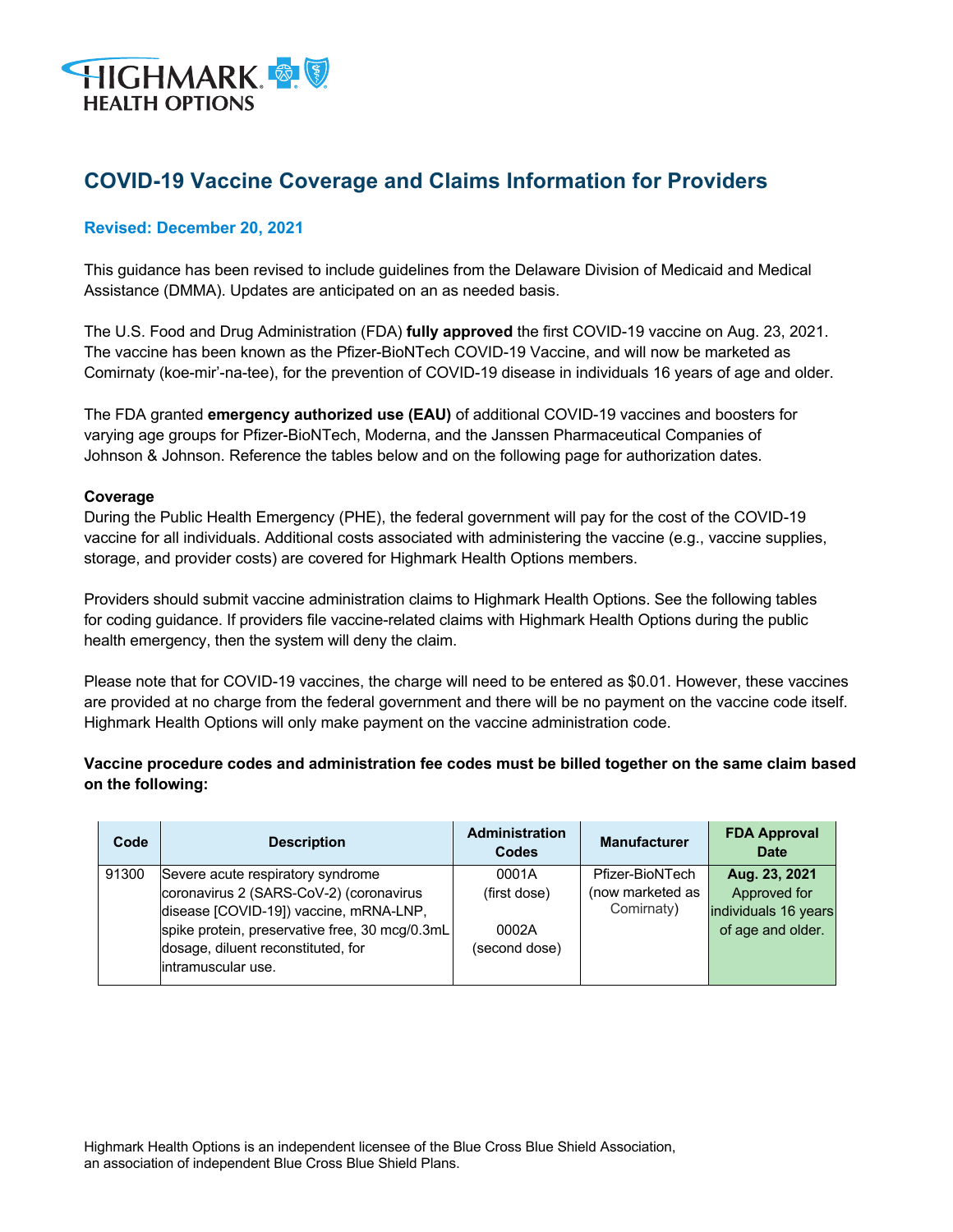

| Code  | <b>Description</b>                                                                                                                                                                                                                                             | Administration<br><b>Codes</b>                                           | <b>Manufacturer</b>               | <b>FDA EAU</b><br><b>Date</b>                                                 |
|-------|----------------------------------------------------------------------------------------------------------------------------------------------------------------------------------------------------------------------------------------------------------------|--------------------------------------------------------------------------|-----------------------------------|-------------------------------------------------------------------------------|
| 91300 | Severe acute respiratory syndrome<br>coronavirus 2 (SARS-CoV-2) (coronavirus<br>disease [COVID-19]) vaccine, mRNA-LNP,<br>spike protein, preservative free, 30 mcg/0.3mL<br>dosage, diluent reconstituted, for<br>intramuscular use.                           | 0003A<br>(third dose)                                                    | Pfizer-BioNTech                   | Dec. 11, 2020<br>Approved for<br>individuals<br>16 years of age<br>and older. |
| 91300 | Severe acute respiratory syndrome<br>coronavirus 2 (SARS-CoV-2) (coronavirus<br>disease [COVID-19]) vaccine, mRNA-LNP,<br>spike protein, preservative free, 30 mcg/0.3mL<br>dosage, diluent reconstituted, for<br>intramuscular use.                           | 0001A<br>(first dose)<br>0002A<br>(second dose)<br>0003A<br>(third dose) | Pfizer-BioNTech                   | May 10, 2021<br>Approved for<br>individuals 12 years<br>of age and older.     |
| 91300 | Severe acute respiratory syndrome<br>coronavirus 2 (SARS-CoV-2) (coronavirus<br>disease [COVID-19]) vaccine, mRNA-LNP,<br>spike protein, preservative free, 30 mcg/0.3mL<br>dosage, diluent reconstituted, for<br>intramuscular use.                           | 0004A<br>(booster)                                                       | Pfizer-BioNTech                   | Dec. 9, 2021<br>Approved for<br>individuals 16<br>years of age<br>and older.  |
| 91307 | Severe acute respiratory syndrome<br>coronavirus 2 (SARS-CoV-2) (coronavirus<br>disease {COVID-19}) vaccine, mRNA-LNP,<br>spike protein, preservative free, 10 mcg/0.2mL<br>dosage, diluent reconstituted, tris-sucrose<br>formulation, for intramuscular use. | 0071A<br>(pediatric first dose)<br>0072A<br>(pediatric second<br>dose)   | Pfizer-BioNTech                   | Oct. 29, 2021<br>Approved for<br>children 5-11<br>years of age.               |
| 91301 | Severe acute respiratory syndrome<br>coronavirus 2 (SARS-CoV-2) (coronavirus<br>disease [COVID-19]) vaccine, mRNA-LNP,<br>spike protein, preservative free, 100<br>mcg/0.5mL dosage, for intramuscular use.                                                    | 0011A<br>(first dose)<br>0012A<br>(second dose)<br>0013A<br>(third dose) | Moderna                           | Dec. 18, 2020<br>Approved for<br>individuals 18 years<br>of age and older.    |
| 91306 | Severe acute respiratory syndrome<br>coronavirus 2 (SARS-CoV-2) (coronavirus<br>disease [COVID-19]) vaccine, mRNA-LNP,<br>spike protein, preservative free, 50<br>mcg/0.25mL dosage, for intramuscular use.                                                    | 0064A<br>(booster)                                                       | Moderna                           | Nov. 19, 2021<br>Approved for<br>individuals 18 years<br>of age and older.    |
| 91303 | Severe acute respiratory syndrome<br>coronavirus 2 (SARS-CoV-2) (coronavirus<br>disease [COVID-19]) vaccine for intramuscular<br>use.                                                                                                                          | 0031A<br>(single dose)                                                   | Johnson &<br>Johnson<br>(Janssen) | Feb. 27, 2021<br>Approved for<br>individuals 18 years<br>of age and older.    |
| 91303 | Severe acute respiratory syndrome<br>coronavirus 2 (SARS-CoV-2) (coronavirus<br>disease [COVID-19]) vaccine for intramuscular<br>use.                                                                                                                          | 0034A<br>(booster)                                                       | Johnson &<br>Johnson<br>(Janssen) | Oct. 18, 2021<br>Approved for<br>individuals 18 years<br>of age and older.    |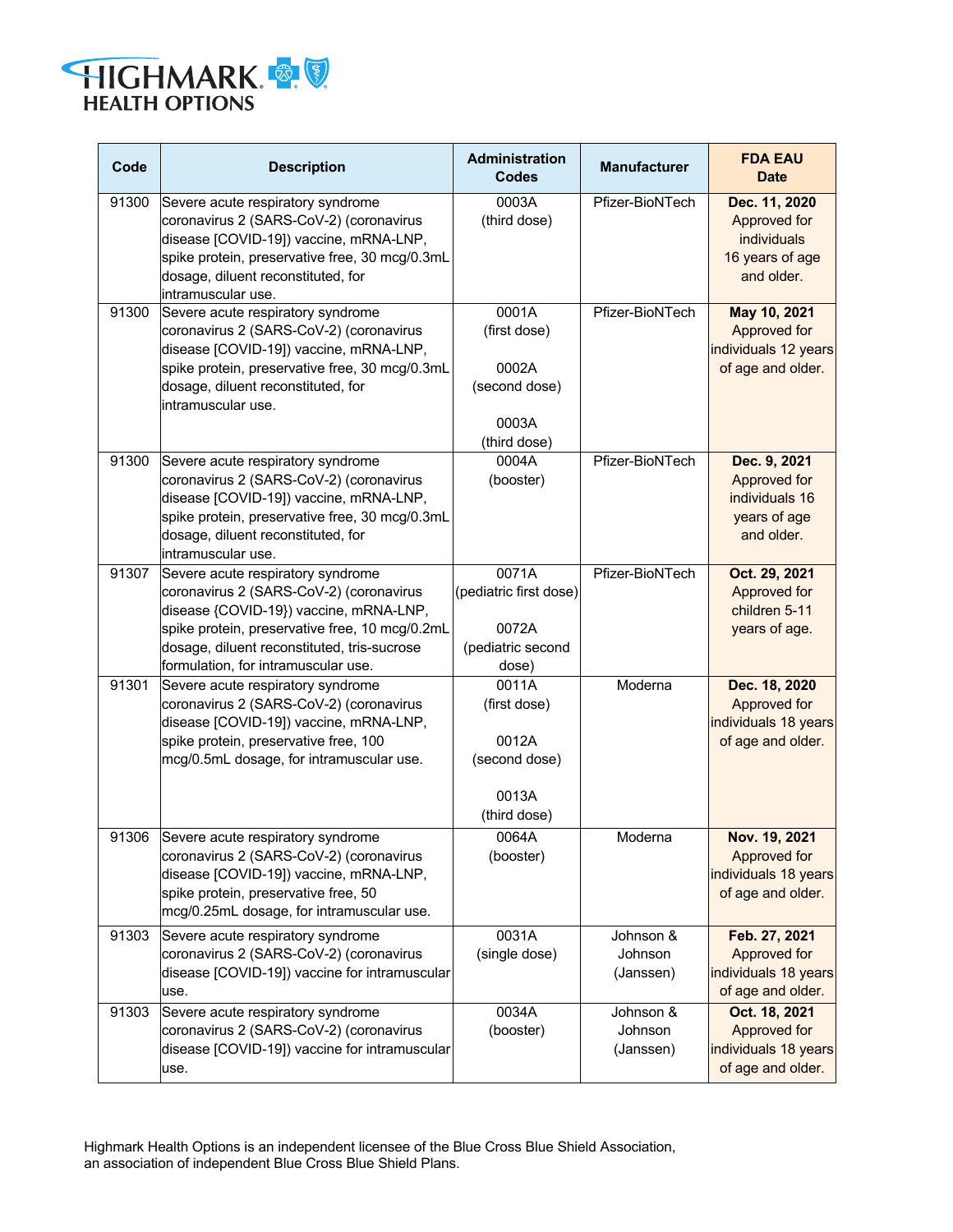

#### **Out-of-Network Provider**

Highmark Health Options will cover vaccine administration fees for out-of-network (OON) providers during the state of Delaware PHE. Current federal and state regulations prohibit any provider from balance billing patients for the COVID-19 vaccine.

#### **Non-pharmacy providers**

All non-pharmacy providers submitting claims for the administration fee for COVID-19 vaccines must use the CMS 1500 claim form or the 837P format.

# **Federally Qualified Health Centers (FQHC) Claims**

Providers must bill using an FQHC HCPCS (Healthcare Common Procedure Coding System) "G" visit payment code for each payable encounter visit, along with a HCPCS code for each service provided. Claims must be submitted with the correct Place of Service (POS).

#### **FQHC providers must provide the vaccine code and vaccine administration code on each claim and**

**encounter.** FQHC services will be billed per medical encounter. Claims are limited to one all-inclusive encounter per day, to include all services received by an eligible recipient on a single day or relevant to the encounter. The exception allows two encounters to be billed in one day, if one encounter is a medical visit and the second encounter is a mental health visit.

| <b>Procedure Code</b> | <b>Description</b>                                                                 |  |
|-----------------------|------------------------------------------------------------------------------------|--|
| G0466                 | FQHC visit, new patient                                                            |  |
| G0467                 | FQHC visit, established patient                                                    |  |
| G0468                 | FQHC visit, initial preventive physical exam (IPPE) or annual wellness visit (AWV) |  |
| G0469                 | FQHC visit, mental health, new patient                                             |  |
| G0470                 | FQHC visit, mental health, established patient                                     |  |

## **FQHC Vaccination administration only; claims submission process**

- Submit with the appropriate FQHC Encounter Visit "G" Code (see previous chart) along with a **U4**  Informational Modifier at the end.
- Submit with the appropriate Qualifying Visit 90000 series CPT service code.
- Submit with the appropriate Vaccine CPT Code 91300, 91301, or 91303, 91306, 91307 depending on the vaccine type provided.
- Submit the appropriate Vaccine Administration CPT Code 0001A, 0002A, 0011A, 0012A, or 0031A, 0034A, 0064A, 0071A, 0072A depending on the vaccine type provided.

## **U4 Modifier (FQHC Only)**

This modifier indicates that on the date of service only the COVID-19 vaccine was the only service administered. If other services were performed on the same date, there should be no modifier.

## **FQHC Vaccination when other medical/dental/behavioral health services are provided on the same date; claims submission process**

- Submit with the appropriate FQHC Encounter Visit "G" Code (see previous chart), **do not include U4**  Informational Modifier at the end.
- Submit with the appropriate Qualifying Visit 90000 series CPT service code

Highmark Health Options is an independent licensee of the Blue Cross Blue Shield Association, an association of independent Blue Cross Blue Shield Plans.